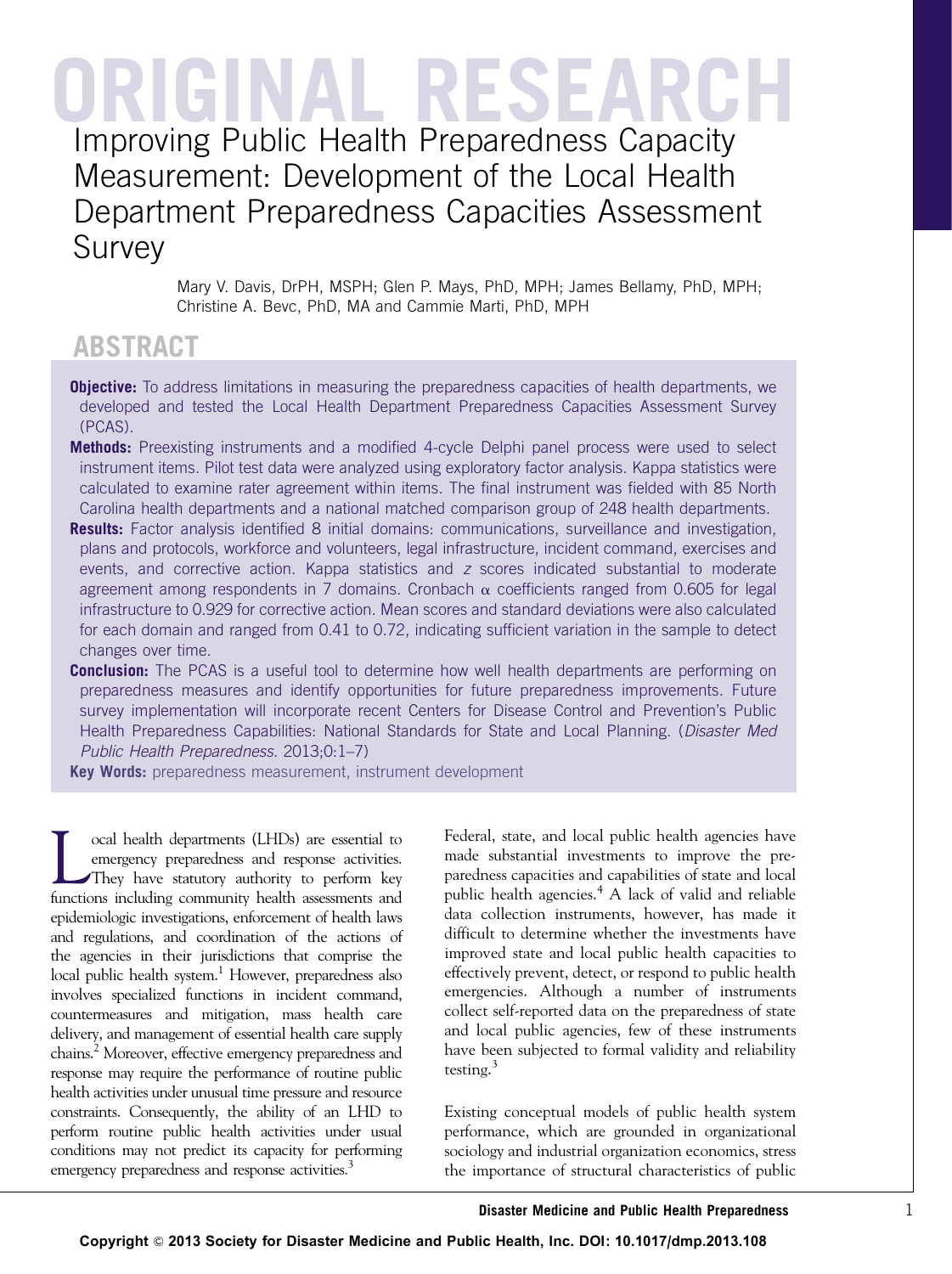health agencies and their relationships with other organizations in the public health system.<sup>[5–7](#page-5-0)</sup> These structural characteristics determine the capacity of the system to respond to public health threats, including statutory authority, financial and human resources, governance structures, and interorganizational relationships with both governmental and private organizations that have relevant resources and expertise.

Valid, reliable measures of LHD preparedness can be used to determine performance levels and identify performance gaps and potential sources of performance variation. Addressing these gaps and reducing unwarranted variation are critical to assuring an appropriate public health response to a variety of public health threats, such as pandemic influenza.<sup>[8](#page-5-0)</sup> To date, one critical road block to developing valid, reliable instruments to measure preparedness capacities has been the lack of consensus on a definition of LHD preparedness.<sup>[2](#page-5-0)</sup> Further, using a structure–process–outcome framework, measurement has been limited to structure and process, with little measurement of outcomes.<sup>[2](#page-5-0),[9](#page-5-0)</sup> Finally, although some preparedness measures have examined nationwide performance, most measurements and assessments have been made at the state level only.[4](#page-5-0)

When viewed through the classic structure–process–outcome framework, conceptual challenges for measuring public health emergency preparedness among LHDs include a lack of widely accepted standards for preparedness and a weak evidence base linking structures and processes to outcomes. To address these limitations in measuring LHD preparedness capacities, the North Carolina Preparedness and Emergency Response Research Center developed and tested the Local Health Department Preparedness Capacities Assessment Survey (PCAS) from 2008 to 2010.

# **METHODS**

# Instrument Development

The PCAS drew on elements from several instruments that offered reasonable clarity in measurement, a balance between structural and process measures, and support from prior, although limited, validity and/or reliability testing on several of the instruments. The instruments used in survey development included the following:

- <sup>&</sup>gt; The Public Health Preparedness and Response Capacity Inventory developed by the Centers for Disease Control and Prevention (CDC).<sup>10</sup> This instrument contains 79 questions and approximately 700 subquestions that measure capacity in 6 preparedness domains, including planning and assessment, laboratory capacity, general communications and information technology, risk communication and dissemination, and education and training. $^{11}$  $^{11}$  $^{11}$
- <sup>&</sup>gt; The National Public Health Performance Standards Program, Local Instrument (version 2.0) developed through a partnership between the CDC and other national public health organizations. This instrument contains 27 items in

the performance standard devoted to emergency prepared-ness, investigation, and response.<sup>1,12-[15](#page-5-0)</sup>

- <sup>&</sup>gt; The CDC's Public Health Preparedness Cooperative Agreement Performance Measures. Reporting guidance includes 6 items related to detection and reporting, communication and control, and after-action improvement.<sup>16</sup>
- <sup>&</sup>gt; The Connectivity in Public Health Preparedness Measurement Tool developed to measure connectivity among preparedness-related organizations and personnel.<sup>17</sup> This instrument contains 28 items on information exchange, communication, and interaction at system, organizational, and interpersonal levels[.17-19](#page-6-0)

We used a modified 4-cycle Delphi panel process to select items from each instrument to create an instrument with content and face validity.<sup>[20](#page-6-0)</sup> This strategy is used to gain consensus among a panel of experts through multiple rounds of questionnaires and feedback. The 4 panel members had expertise in public health preparedness research and practice. The Delphi panel process was conducted through email and a series of conference calls. From this process, we developed a public health emergency preparedness instrument that included 116 items.

The items were organized into a web-based, self-administered instrument for pilot testing with diverse LHDs. Pilot testing requested each LHD to complete 1 survey by involving key administrative and preparedness staff. Following survey completion, cognitive interviews with staff who completed the survey were conducted to (1) explore the process that individuals and LHDs used to complete the instrument, (2) obtain feedback on instrument content and structure, and (3) identify items on which individuals within an agency disagreed.

The research team revised the instrument based on pilot testing and cognitive interviews, as well as a study on health department response to the H1N1 epidemic.<sup>[21](#page-6-0)</sup> The final instrument contains 58 questions with 211 subquestions. The questions ask LHDs to report if they have a specific capacity, with related subquestions to determine whether they have specific elements associated with the particular capacity. See [Table 1](#page-2-0) for a summary of instrument domains and description of capacities measured.

In 2010, the research team fielded the final instrument with the 85 North Carolina (NC) LHDs and 247 comparison health departments, which were identified using a propensity score matching methodology (referred to here as survey wave 1) as part of a study to examine differences between a state with LHDs exposed to an accreditation program (NC) and those in states without an accreditation program. Approximately 1900 local public health agencies were eligible for possible matching with NC agencies. Matching was based on data from the 2008 National Association of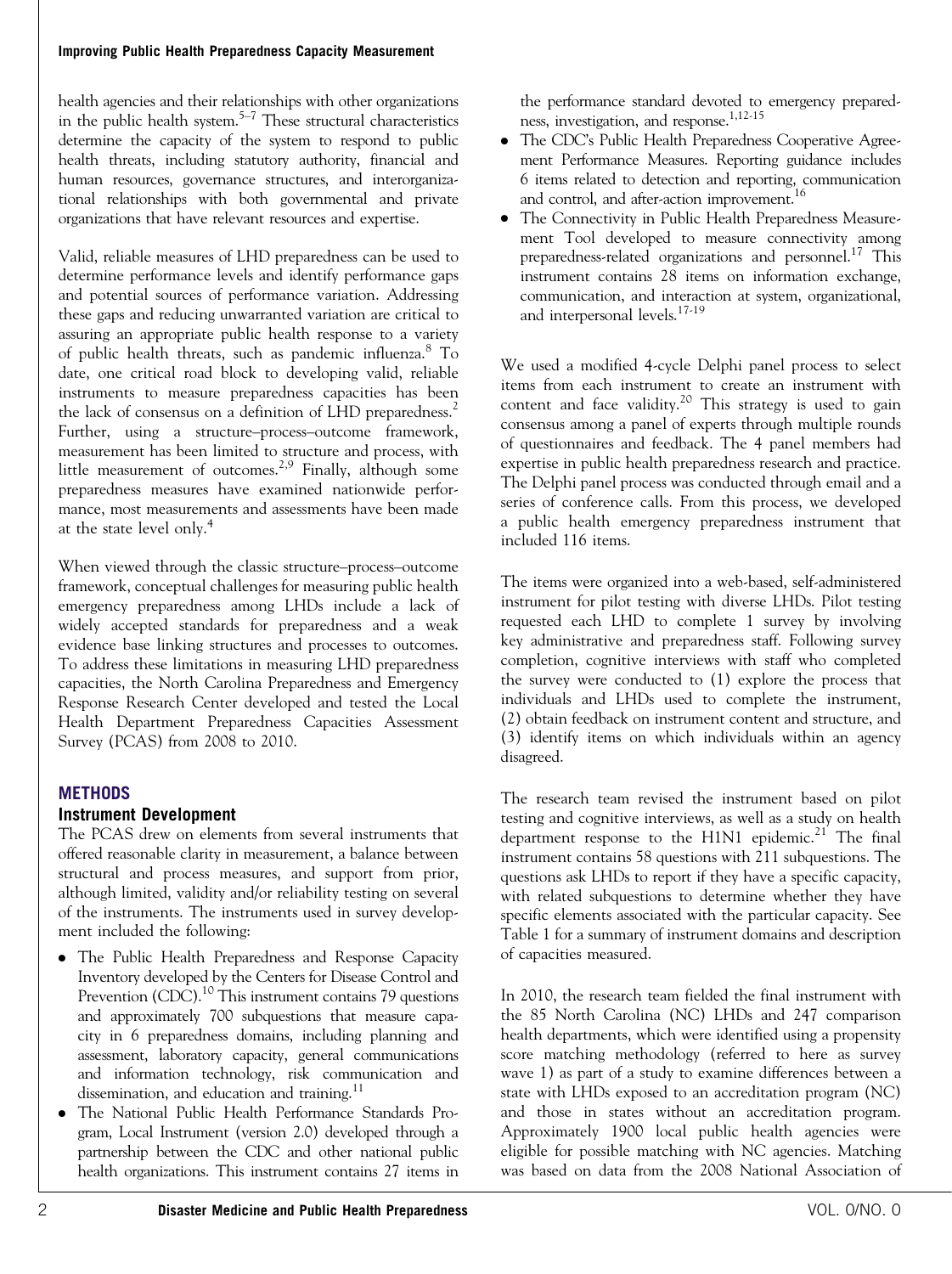# <span id="page-2-0"></span>TABLE 1

| Summary of Preparedness Capacities Assessment Survey Domains and Capacities |                                                                                      |  |  |  |  |
|-----------------------------------------------------------------------------|--------------------------------------------------------------------------------------|--|--|--|--|
| <b>Domain</b>                                                               | <b>Description of Capacities Measured</b>                                            |  |  |  |  |
| Surveillance and investigation                                              | Handling of urgent case reports<br>Access to public health surveillance system       |  |  |  |  |
|                                                                             | Electronic storage of local case report data                                         |  |  |  |  |
|                                                                             | Specimen transportation system                                                       |  |  |  |  |
| Plans and protocols                                                         | Capability and components of surge capacity                                          |  |  |  |  |
|                                                                             | Formal case investigation components and protocol                                    |  |  |  |  |
|                                                                             | All-hazards emergency preparedness and response plan                                 |  |  |  |  |
| Workforce and volunteers                                                    | Type and maintenance of volunteer registry                                           |  |  |  |  |
|                                                                             | Identification and training of emergency preparedness staff                          |  |  |  |  |
|                                                                             | Assessment of emergency preparedness workforce                                       |  |  |  |  |
| Communication and information dissemination                                 | Workforce training in emergency preparedness                                         |  |  |  |  |
|                                                                             | Emergency communication plans and procedures                                         |  |  |  |  |
|                                                                             | Capacity and assessment of communication technologies<br>Use of health alert network |  |  |  |  |
| Incident command                                                            | Use of emergency operations center                                                   |  |  |  |  |
|                                                                             | Local incident command structure                                                     |  |  |  |  |
| Legal infrastructure and preparedness                                       | Review of legal power and authority in emergency preparedness and response           |  |  |  |  |
|                                                                             | Access and use of legal counsel                                                      |  |  |  |  |
|                                                                             | Extent of legal power and authority in emergency preparedness and response           |  |  |  |  |
| Emergency events and exercises                                              | Determination of emergency events and exercises                                      |  |  |  |  |
| Corrective action activities                                                | Debriefing activities                                                                |  |  |  |  |
|                                                                             | Evaluation activities                                                                |  |  |  |  |
|                                                                             | Reporting activities                                                                 |  |  |  |  |
|                                                                             |                                                                                      |  |  |  |  |

County and City Health Officials National Profile of Local Health Departments survey, containing measures of the organizational, financial, and operational characteristics of LHDs and their service areas. Propensity scores were estimated from a logistic regression equation that modeled the likelihood of exposure as a function of 14 public health agency characteristics and community or system characteristics. This model's empirical specification reflected the approach used in previous studies of public health system performance, including controls for public health agency staffing levels, scope of services delivered, annual agency expenditures per capita, population size served, socioeconomic characteristics of the community, and other health resources within the community.<sup>[14](#page-5-0)[,22](#page-6-0)</sup> The nearest neighbor method was used to pair each NC LHD with a comparison agency from another state (1:1, best match), with random selection used to choose among comparison LHDs having the same propensity score.<sup>[23](#page-6-0),[24](#page-6-0)</sup> To ensure adequate response rate, additional comparison LHDs were included in the sample.

The instrument was programmed for web-based administration with an option for paper completion. Letters of invitation containing information about the study's purpose and instructions to complete the survey were sent to the director and emergency preparedness coordinators of each selected LHD. Postcard and telephone reminders were sent to nonresponding LHDs to achieve a targeted response rate of 80%.

## Analysis

Pilot test data were analyzed using exploratory factor analysis to examine the underlying dimensions of preparedness that are reflected in the specific preparedness activities measured. A varimax (orthogonal) rotation method was used to ensure the most parsimonious and robust solution. However, we tested the sensitivity of results to this assumption by recomputing factor loadings using promax (oblique) rotation. Guided by this analysis, we then constructed a principal factor composite variable for each underlying preparedness domain (factor) by computing the unweighted mean and standard deviation of the subset of activity measures that were correlated in each dimension. Reliability measures include kappa statistics with associated  $\zeta$  scores, and probabilities were calculated to examine rater agreement within items in domains and agencies.[25,26](#page-6-0) With the larger sample of survey wave 1 data, we assessed the internal correlation of each domain through interclass correlation coefficients and interrater reliability.

## RESULTS

Eleven public health agencies in 3 states (Missouri, Kentucky, and Tennessee) completed the pilot test survey and participated in cognitive interviews. Survey respondents and cognitive interview participants included 12 emergency preparedness personnel, 6 health directors, 4 epidemiologists, and 6 individuals in other job classifications. Themes from cognitive interviews emphasized that emergency preparedness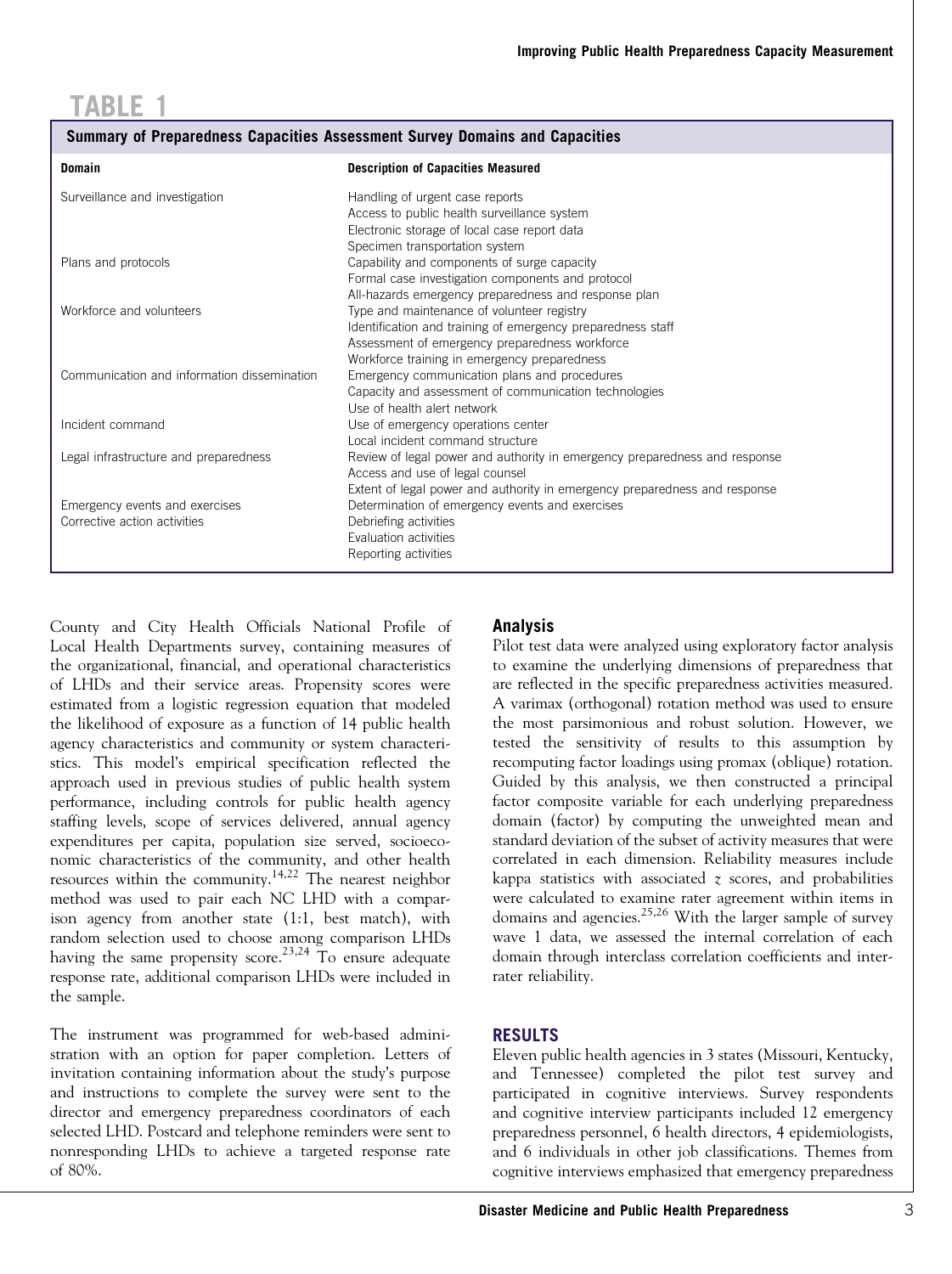# TABLE 2

| <b>Measure</b>                 | Agreement, % | <b>Expected</b><br>Agreement, % | Weighted<br>kappa | <b>SE</b> | z     | P > z    |
|--------------------------------|--------------|---------------------------------|-------------------|-----------|-------|----------|
| All measures                   | 98.73        | 95.37                           | 0.7262            | 0.0299    | 24.29 | $\Omega$ |
| Measures by domain             |              |                                 |                   |           |       |          |
| Surveillance and investigation | 96.41        | 93.06                           | 0.4822            | 0.0703    | 6.86  | 0        |
| Plans and protocols            | 96.81        | 90.29                           | 0.6719            | 0.0589    | 11.4  | $\Omega$ |
| Workforce and volunteers       | 91.47        | 90.06                           | 0.1417            | 0.0991    | 1.43  | .0763    |
| Communication                  | 96.97        | 90.21                           | 0.6903            | 0.0744    | 9.27  | 0        |
| Legal infrastructure           | 81.82        | 70.18                           | 0.3902            | 0.1338    | 2.92  | .0018    |
| Events and exercises           | 98.48        | 92.69                           | 0.7927            | 0.0578    | 13.72 | $\Omega$ |
| Measures by agency             |              |                                 |                   |           |       |          |
| Agency 1                       | 99.09        | 95.14                           | 0.8125            | 0.0983    | 8.26  | 0        |
| Agency 2                       | 98.34        | 95.42                           | 0.6371            | 0.0967    | 6.59  | $\Omega$ |
| Agency 3                       | 98.58        | 93.87                           | 0.7677            | 0.0981    | 7.82  | 0        |
| Agency 4                       | 98.50        | 95.19                           | 0.6873            | 0.0994    | 6.92  | 0        |
| Agency 5                       | 96.72        | 92.72                           | 0.5493            | 0.0961    | 5.72  | $\Omega$ |
| Agency 6                       | 98.13        | 91.71                           | 0.7745            | 0.0979    | 7.91  | $\Omega$ |
| Agency 7                       | 99.33        | 95.21                           | 0.8595            | 0.0995    | 8.64  | $\Omega$ |
| Agency 8                       | 96.26        | 89.83                           | 0.6323            | 0.0991    | 6.38  | 0        |
| Agency 9                       | 98.08        | 93.43                           | 0.7081            | 0.0993    | 7.13  | $\Omega$ |
| Agency 10                      | 95.49        | 90.80                           | 0.5097            | 0.0961    | 5.3   | 0        |
| Agency 11                      | 97.96        | 93.43                           | 0.6894            | 0.0968    | 7.12  | $\Omega$ |

is a team effort in which different health department personnel have a different working knowledge of facets of preparedness. Health directors have a broad knowledge of emergency preparedness, epidemiologists have in-depth knowledge in a certain area, and preparedness coordinators have the most all-around knowledge. Thus, the research team concluded that the final instrument should be completed by multiple health department staff and should be provided to health departments in a way to facilitate completion by multiple staff.

The larger survey wave 1 includes 264 respondents ( $RR =$ 79.3%), a majority (61.6%) of whom are governed by a local board of health. The sample is evenly distributed between LHDs within metropolitan statistical areas (MSAs) (51.7%) versus those in non-MSAs (48.3%). LHDs responding to the survey reported an average of 96 full-time employees (FTEs)  $(median = 54)$ , with some LHDs providing services with as few as 2 FTEs and others with upward of 1025 FTEs in their department. These LHDs and their FTEs serve between 4000 and 1 484 645 residents in their respective counties, with a median population of 54 261 (mean  $= 109 803$ ). The percentage of residents within these counties living at or below the poverty line ranges from 2.9% to upward of 26.5%, with an average of 12.7%. On average, responding LHDs spend \$68.86 per capita (adjusted expenditures) (range:  $$0.68$-$358.97$ , median = \$53.12). There were no significant differences in the characteristics of responding LHDs when compared with the total sample based on a Welch 2-sample t test between total sample and respondents.

# Psychometric Testing

Based on pilot test data, factor analysis was used to identify 8 initial domains measuring capacities and capacity-related elements; 7 of these domains performed well on the psychometric measures (Cronbach  $\alpha > 0.6$ ) with sufficient variation in mean scores to differentiate health departments. We identified these domains as communications, surveillance and investigation, plans and protocols, workforce and volunteers, legal infrastructure, incident command, and exercises and events. The eighth domain, partnerships, had insufficient variation to merit measurement. To the 7 domains, we revised and increased the number of items to assess corrective actions and quality improvement activities. [Table 1](#page-2-0) outlines and describes the domains and capacities measured within them.

For 3 of the domains—communication, plans and protocols, events and exercises—kappa statistics ranged from 0.67 to 0.79, indicating substantial agreement among raters with statistically significant z scores (Table 2). For surveillance and investigation and legal infrastructure domains, kappa statistics 0.48 and 0.39, respectively, indicated moderate to fair agreement with statistically significant z scores. For the workforce and volunteers domain, the kappa statistic of 0.14 indicated slight agreement, although the  $\zeta$  score is not statistically significant. Kappa statistics were also calculated to examine the agreement of raters within agencies. Within agencies, kappa values ranged from 0.51 to 0.85, indicating moderate to strong agreement among raters, with statistically significant z scores.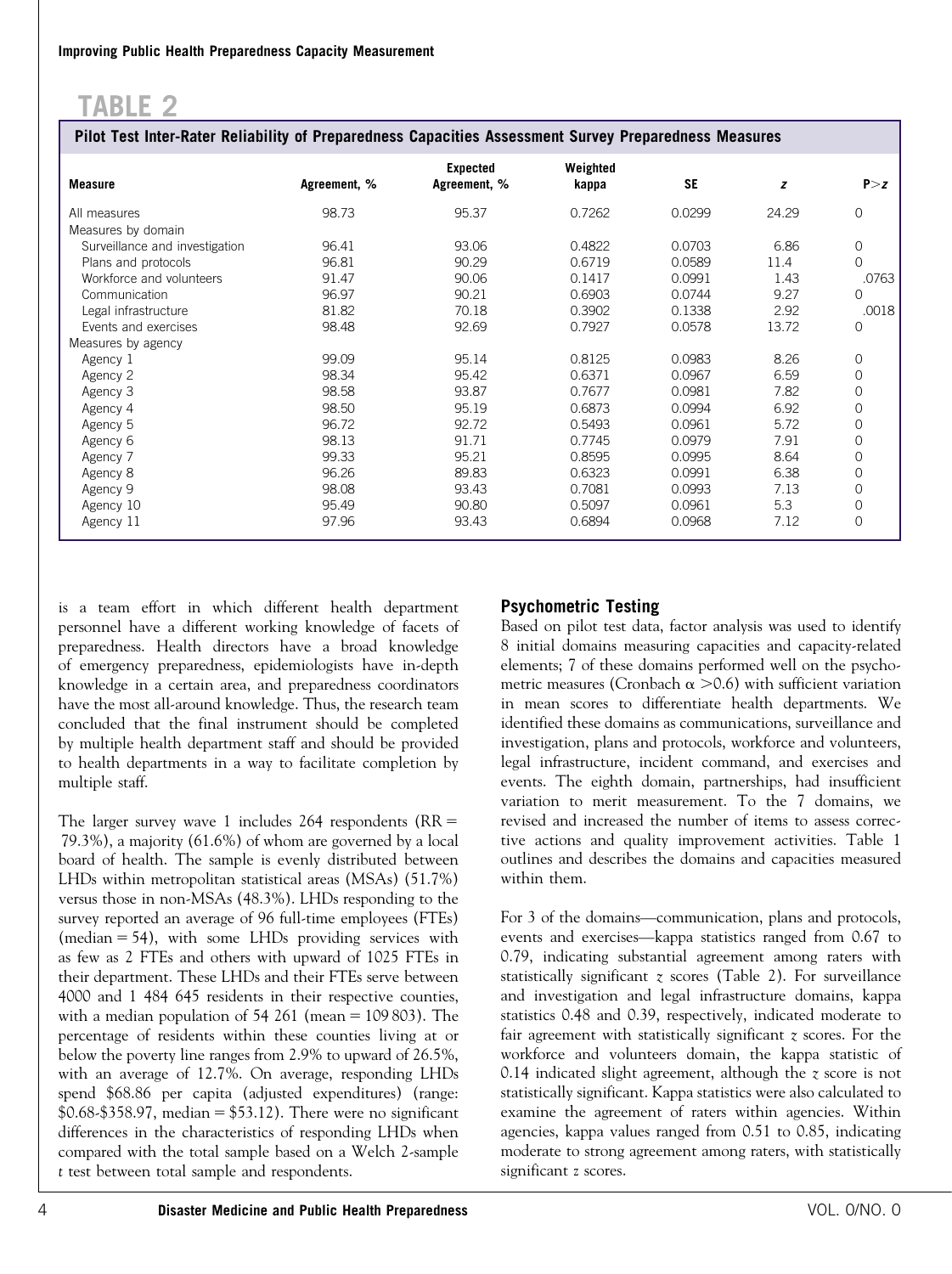# TABLE 3

#### Internal Consistency Reliability of Preparedness Capacities Assessment Survey Preparedness Measures, Survey Wave 1

| <b>Measure</b>                                          | <b>Items</b> | $\alpha$ | Average Item<br>Covariance |
|---------------------------------------------------------|--------------|----------|----------------------------|
| All measures (total preparedness)<br>Measures by domain | 144          | 0.933    | 0.018                      |
| Surveillance and investigation                          | 20           | 0.762    | 0.031                      |
| Plans and protocols                                     | 25           | 0.855    | 0.044                      |
| Workforce and volunteers                                | 21           | 0.596    | 0.019                      |
| Communication                                           | 33           | 0.082    | 0.028                      |
| Incident command                                        | 5            | 0.703    | 0.446                      |
| Legal infrastructure                                    | 8            | 0.605    | 0.041                      |
| Events and exercises                                    | 4            | 0.629    | 0.050                      |
| Corrective action                                       | 28           | 0.929    | 0.074                      |

# TABLE 4

Preparedness Capacities Assessment Survey Wave 1 Validation Study Composite Variable **Items** Mean SD Surveillance and investigation 20 0.4398 0.1759 Plans and protocols 25 0.6116 0.2106 Workforce and volunteers  $21$  0.4161 0.1352 Communications 33 0.5609 0.1688 Incident command 5 0.7242 0.2955 Legal infrastructure 8 0.6823 0.2021 Events and exercises and the series of the series and the series of the series of the series of the Series of the Series and the Series of the Series of the Series of the Series of the Series of the Series of the Series of Corrective action 28 0.6268 0.2729

Table 3 presents results of internal consistency and general reliability tests of PCAS preparedness measures from the survey wave 1 sample. The number of items in each domain ranged from 5 to 33. The Cronbach  $\alpha$  coefficients ranged from 0.605 for legal infrastructure to 0.929 for corrective action. Overall, the resulting  $\alpha$  values indicated a high level of internal consistency among items. In addition, Table 3 presents the average inter-item covariance among the items, which show a very low variance among the measures.

Table 4 presents the survey wave 1 means and standards deviations for each of the domains, calculated from a simple additive index measure of corresponding preparedness capacities. The resulting means ranged from 0.41 for workforce and volunteers to 0.94 for events and exercises. The mean score for incident command was also quite high (0.72). Mean scores were in the mid-range (0.41-0.56) for 3 domains and moderately high (0.61-0.72) for 4 domains, indicating that variation in the sample on these measures is sufficient to allow detection of variation on key domains and improvement over time.

# **DISCUSSION**

We used multiple processes to construct a valid and reliable survey instrument to measure preparedness capacities of LHDs. Processes included identifying appropriate instruments from which to draw items, identifying critical practices through engaging experts in a Delphi process, and conducting a thorough pilot test of the draft instrument with cognitive interviewing. The resulting instrument demonstrated face and content validity, along with strong internal consistency and general reliability.

The final 8 survey domains reflected LHD standard preparedness practice.<sup>[2](#page-5-0),[27](#page-6-0)</sup> Survey wave 1 LHDs had high mean scores on events and exercises and incident command. This finding may have reflected funding and standard practice during the years preceding the survey. Mean scores on the remaining domains were moderate, indicating that there is variation in practice. Measurement with report feedback to LHDs could provide them with improvement opportunities. We provided customized reports to each responding LHD designed to facilitate LHD benchmarking and improvement processes. Several LHDs have reported that they found these customized reports to be very useful for these purposes as well as for strategic planning and workforce development.

## **Limitations**

Several limitations to these results are worth noting. First, as with most survey research, data are self-reported and may contain potential response bias. Some authors have advocated verifying self-report through a site visit or having external observers measure performance, $28$  yet the resources needed to verify self-reports on a national scale could be prohibitive. Second, given the simple additive nature of the domains and the diversity of capacities measured in them, findings can only be meaningfully presented at the domain level. With strong interest in index measures, it is important for future discussions to more clearly communicate the extent to which creating a single measure or index of indicators can truly measure the entire construct of preparedness. Third, as designed, these capacities are implicitly weighted equally. However, given the lack of evidence connecting capacities, capabilities, and performance, there is a persistent debate surrounding the measurement and assessment relationships in public health preparedness. $27$  In the present discussion, the focus is directed toward the development process associated with the PCAS instrument. In the perpetual effort to introduce valid and reliable measurement instruments, this study used the rigorous analytic methods necessary to support the measurement of public health preparedness.

## **CONCLUSION**

Results from the survey wave 1 participants in this study add to the few that have assessed public health preparedness and response and support the assertion that wide variations exist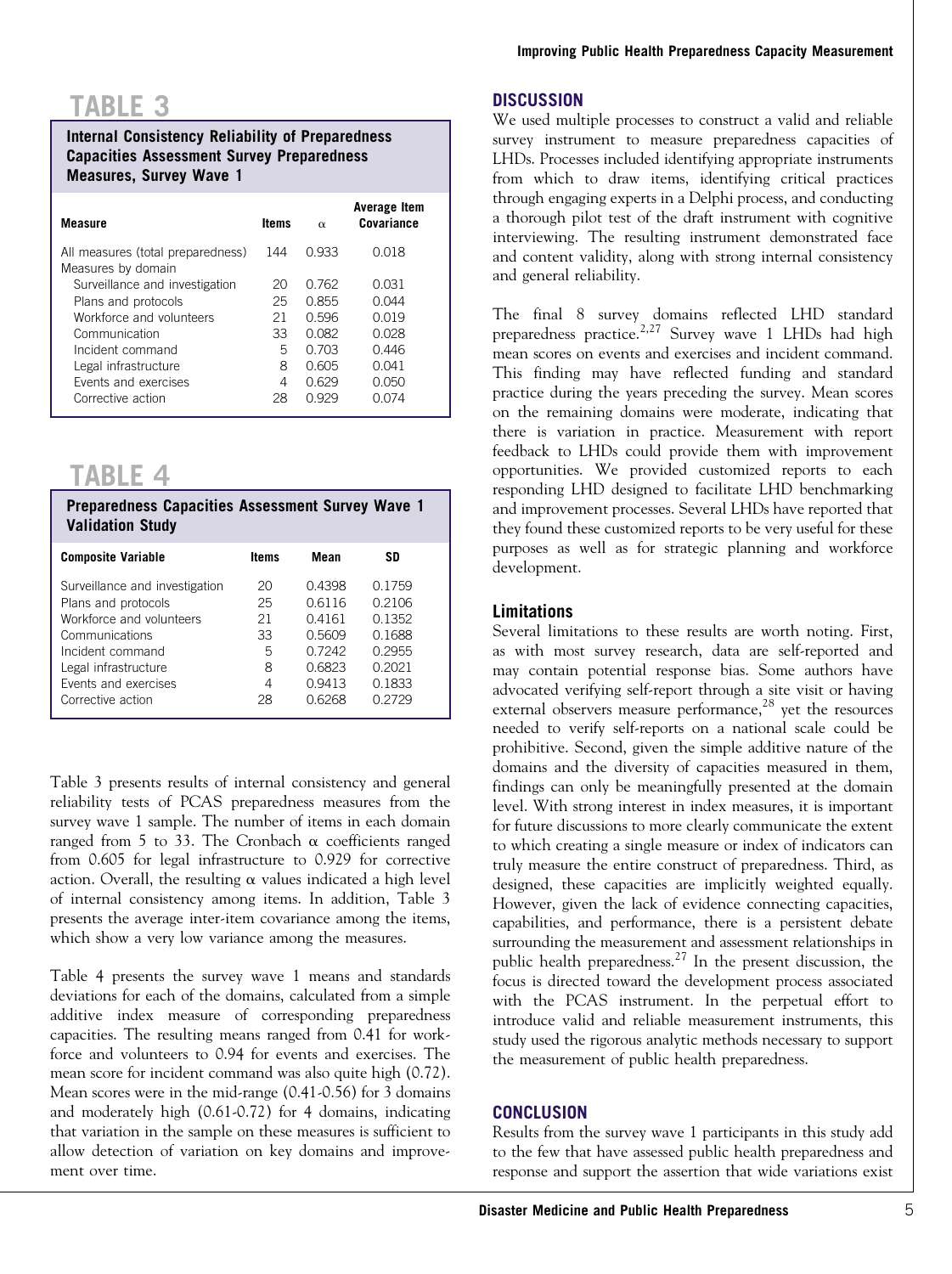<span id="page-5-0"></span>in capacity and practice across communities.<sup>[28](#page-6-0)</sup> The causes of variation and deficiency in public health preparedness are likely to parallel those of undesirable variation in routine public health system performance, although with some key differences. The evidence about what constitutes effective public health preparedness is extremely thin, which means that professional uncertainty is greater in this arena than in routine practice.<sup>3</sup> Similarly, a number of different performance standards for preparedness have been developed by various agencies and organizations, resulting in overlapping and sometimes inconsistent recommendations and program requirements. At the same time, heterogeneity in the composition and structure of public health systems is an important source of variation in preparedness, as in other aspects of public health practice.<sup>[29](#page-6-0)</sup>

In several areas of public health, evidence-based or consensus-based guidelines, including preparedness, do not yet exist, suggesting a need for more research to identify effective practices.<sup>[30,31](#page-6-0)</sup> Studies suggest that professionals may not be aware of existing guidelines or they may lack the financial resources, staff, or legal authority needed to adhere to the guidelines.<sup>[32-35](#page-6-0)</sup> Since 2011, state and local health departments have become increasingly aware and educated on the Public Health Preparedness Capabilities: National Standards for State and Local Planning, released by the CDC, which consists of 15 preparedness capabilities and associated functions intended to assist in strategic planning (http://www.cdc.gov/phpr/capabilities/ Accessed January 28, 2013). Our comparison of the present PCAS measures and CDC capabilities yielded an overlap slightly greater than 60%.[36](#page-6-0) While there is a present shift from capacities to capabilities, the elements underpinning the present public health emergency preparedness capabilities reflect the essential and vital capacities for local and state health departments to effectively build and maintain their preparedness capabilities. In a dynamic policy environment, it is important to maintain a more fundamental understanding of the capacities and elements that contribute to levels of local preparedness. This resulting instrument and the process used to generate it will be a useful tool to help federal, state, and local health departments determine how well public health agencies are performing on preparedness measures and identify opportunities for future preparedness improvements.

## About the Authors

University of North Carolina at Chapel Hill Gillings School of Global Public Health, North Carolina Preparedness and Emergency Response Research Center, Chapel Hill, North Carolina (Drs Davis and Bevc); and University of Arkansas for Medical Sciences College of Public Health, Little Rock, Arkansas (Drs Mays, Bellamy, and Marti).

Address correspondence and reprint requests to Mary V. Davis, DrPH, MSPH, University of North Carolina at Chapel Hill Gillings School of Global Public Health, North Carolina Preparedness and Emergency Response Research Center, Campus Box 8165, Chapel Hill, NC 27599 (e-mail: Mary Davis@unc.edu).

John Wayne, PhD, Carol Gunther-Mohr, MA, and Edward Baker, MD, MPH, assisted in the development, implementation, and analysis of the Preparedness Capacities Assessment Survey.

#### Funding and Support

The research was carried out by the North Carolina Preparedness and Emergency Response Research Center at the University of North Carolina at Chapel Hill's Gillings School of Global Public Health and was supported by the Centers for Disease Control and Prevention (CDC) Grant 1P01TP000296.

#### **Disclaimer**

The contents are solely the responsibility of the authors and do not necessarily represent the official views of the CDC. Additional information can be found at http://cphp.sph.unc.edu/ncperrc.

This study was reviewed and approved by the institutional review boards at the University of North Carolina at Chapel Hill and the University of Arkansas for Medical Sciences.

# **REFERENCES**

- 1. Scutchfield FD, Knight EA, Kelly AV, Bhandari MW, Vasilescu IP. Local public health agency capacity and its relationship to public health system performance. J Public Health Manag Practice. 2004;10(3):204-215.
- 2. Nelson C, Lurie N, Wasserman J, Zakowski S. Conceptualizing and defining public health emergency preparedness. Am J Public Health. 2007;97(suppl 1):S9-S11.
- 3. Asch SM, Stoto M, Mendes M, Valdez R, et al. A review of instruments assessing public health preparedness. Public Health Rep. 2005;120(5): 532-542.
- 4. Levi J, Vitner S, Segal LM. Ready Or Not?: Protecting the Public's Health from Diseases, Disasters, and Bioterrorism, 2009. Princeton, NJ: Robert Wood Johnson Foundation; December 9, 2009.
- 5. Handler A, Issel M, Turnock B. A conceptual framework to measure performance of the public health system. Am J Public Health. 2001; 91(8):1235-1239.
- 6. Mays GP, Halverson PK. Conceptual and methodological issues in public health performance measurement: results from a computerassisted expert panel process. J Public Health Manag Practice. 2000;6(5): 59-65.
- 7. Roper WL, Mays GP. Performance measurement in public health: conceptual and methodological issues in building the science base. J Public Health Manag Practice. 2000;6(5):66-77.
- 8. Schuh RG, Tony Eichelberger R, Stebbins S, et al. Developing a measure of local agency adaptation to emergencies: a metric. Eval Program Plan. 2012;35(4):473-480.
- 9. Donabedian A. Evaluating the quality of medical care, 1966. Milbank Q. 2005;83(4):691-729.
- 10. Costich JF, Scutchfield FD. Public health preparedness and response capacity inventory validity study. J Public Health Manag Practice. 2004;10(3):225-233.
- 11. Lovelace K, Bibeau D, Gansneder B, Hernandez E, Cline JS. All-hazards preparedness in an era of bioterrorism funding. J Public Health Manag Practice. 2007;13(5):465-468.
- 12. Beaulieu J, Scutchfield FD. Assessment of validity of the national public health performance standards: the local public health performance assessment instrument. Public Health Rep. 2002;117:28-36.
- 13. Beaulieu J, Scutchfield FD, Kelly A. Content and criterion validity evaluation of National Public Health Performance Standards measurement instruments. Public Health Rep. 2003;118(6):508-517.
- 14. Mays GP, Halverson PK, Baker EL, Stevens R, Vann JJ. Availability and perceived effectiveness of public health activities in the nation's most populous communities. Am J Public Health. 2004;94(6): 1019-1026.